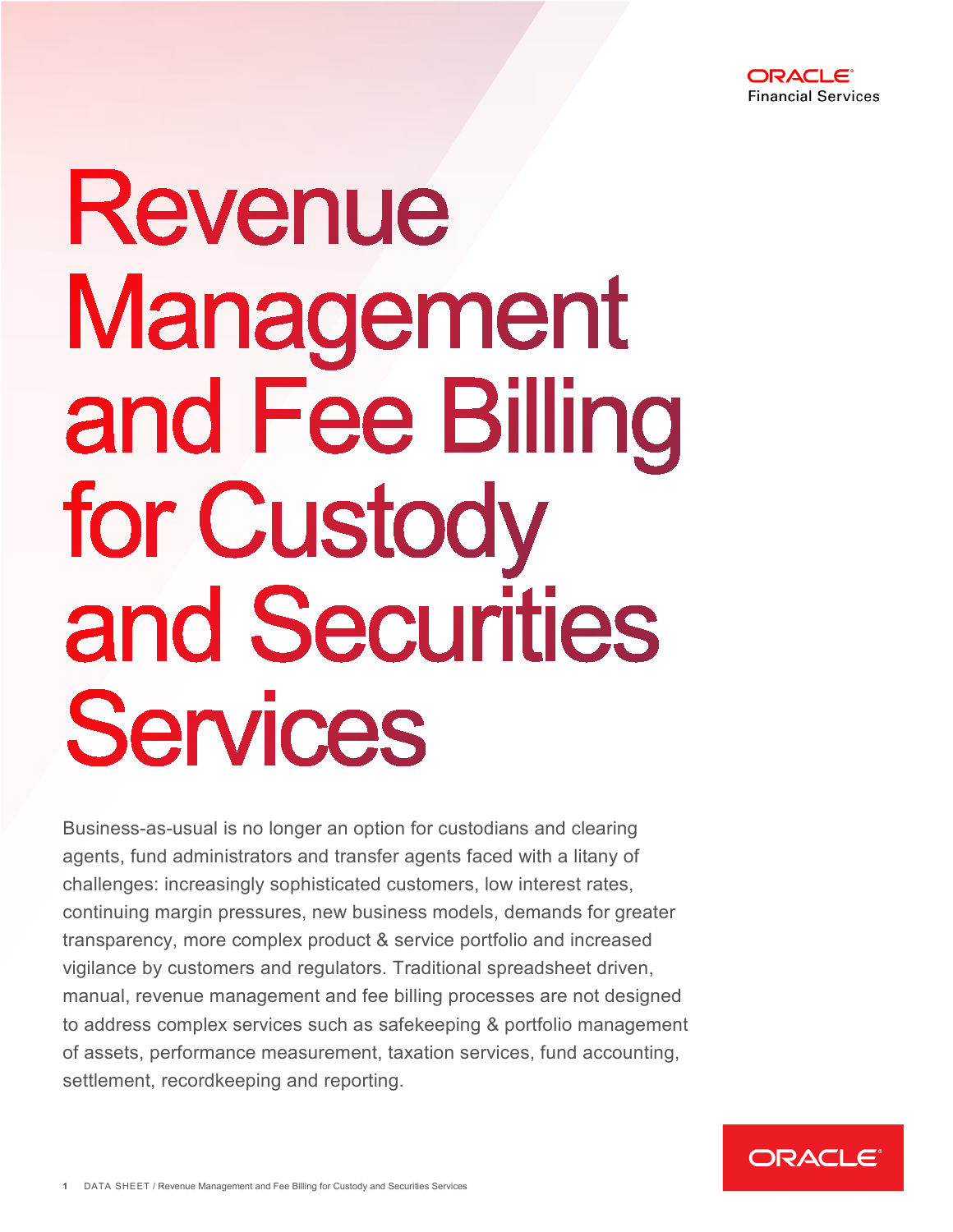Technology will be the single greatest factor that is going to impact custody and securities services, and the need today is for a securities transaction pricing and fee billing solution that reduces risk, lowers transaction costs and enhances transparency.

## THE ONLY COMPLETE TRANSACTION PRICING AND FEE BILLING PLATFORM

Oracle empowers all players in the securities industry, from investment banks to brokerage firms. Oracle's next-generation transaction pricing and fee billing platform is the market's most comprehensive fee calculation and billing platform and provides end-to-end integrated workflows that span across transaction pricing, through fee billing, accounting to clearing and settlements with thirdparties. Oracle Financial Services Revenue Management and Billing is the only complete platform that can be used by custodians and clearing agents for service fee billing, fund administrators for service fee billing and expense management, transfer agents for third-party commission management, and fund platforms for distribution support and commission management.

Oracle's platform is built on a single data model that connects end-to-end business processes and ensures all fee decisions are based on a single version of the truth. Oracle provides pre-built integrations for Oracle Financial Services Revenue Management and Billing with back office processing systems to support end-to-end security and fee billing services.

# DELIVERS CONTINUOUS INNOVATION TO FUTURE PROOF YOUR INVESTMENT

Oracle's platform offers complete fee calculation flexibility enabling organizations to set fees (settlement fee, safe keeping fee, fund administration fee, performance fee, management fee), charges and rebates based on types of securities, nature of instrument, transaction value/volume, fund/index return, net asset value, market value and client/portfolio parameters.

The 'what-if scenario' fee simulation gives business users the ability to try out several fee computation models and algorithms, analyze the impact on revenue, and choose the best in order to reach revenue and profit objectives.

Oracle Financial Services Revenue Management and Billing includes a robust fee billing engine that provides unmatched flexibility. It supports diverse billing requirements such as ad-hoc, on-demand, scheduled billing and helps generate detailed/summarized invoices. It enables organizations to calculate/create accrual for accounts and also reverse the accrual for accounts.

The platform facilitates greater transparency by helping provide detailed account statements, fee revisions updates, performance analysis and real-time portfolio updates. The solution comes with audit and control mechanisms for accuracy in calculation, accounting and reporting.

### TRUSTED AND PROVEN TRANSACTION PRICING AND FEE BILLING PLATFORM

Oracle's customer successes says it all: a clear leader in enterprise pricing and billing for banking with 40+ installations across the globe and purpose-built applications for fund administrators, transfer agents, custodians and clearing agents. Oracle powers 2 out of the Top 2 Custodian Banks and many leading securities services providers in the Nordic region, Belgium, Chicago and the United States.

Oracle Financial Services Revenue Management and Billing is easily scalable to handle the inevitable increase in volume of clients and transactions and/or the addition of new business models and services. It can be deployed on premise or on the cloud.

#### **Key Features**

- Pre-defined integration workflow to drive greater efficiency and control
- Straight-through service fee billing processing
- Automated accrual processing
- Flexibility in fee calculation at any level: customer, product, transaction, service and portfolio levels
- Ability to apply fee rules at any level of the customer and product hierarchy
- Flexibility to adjust price based on customer relationship attributes and offer personalized fee schemes

#### **Key Business Benefits**

- End-to-end automation reduces the risk of human error drastically
- Single instance solution enabled for multi- currency, multilingual, multi-entity operations
- Handle large data volumes, complex distribution agreements and structures, calculations and payments accurately
- Offer, accurate and timely service fee billing